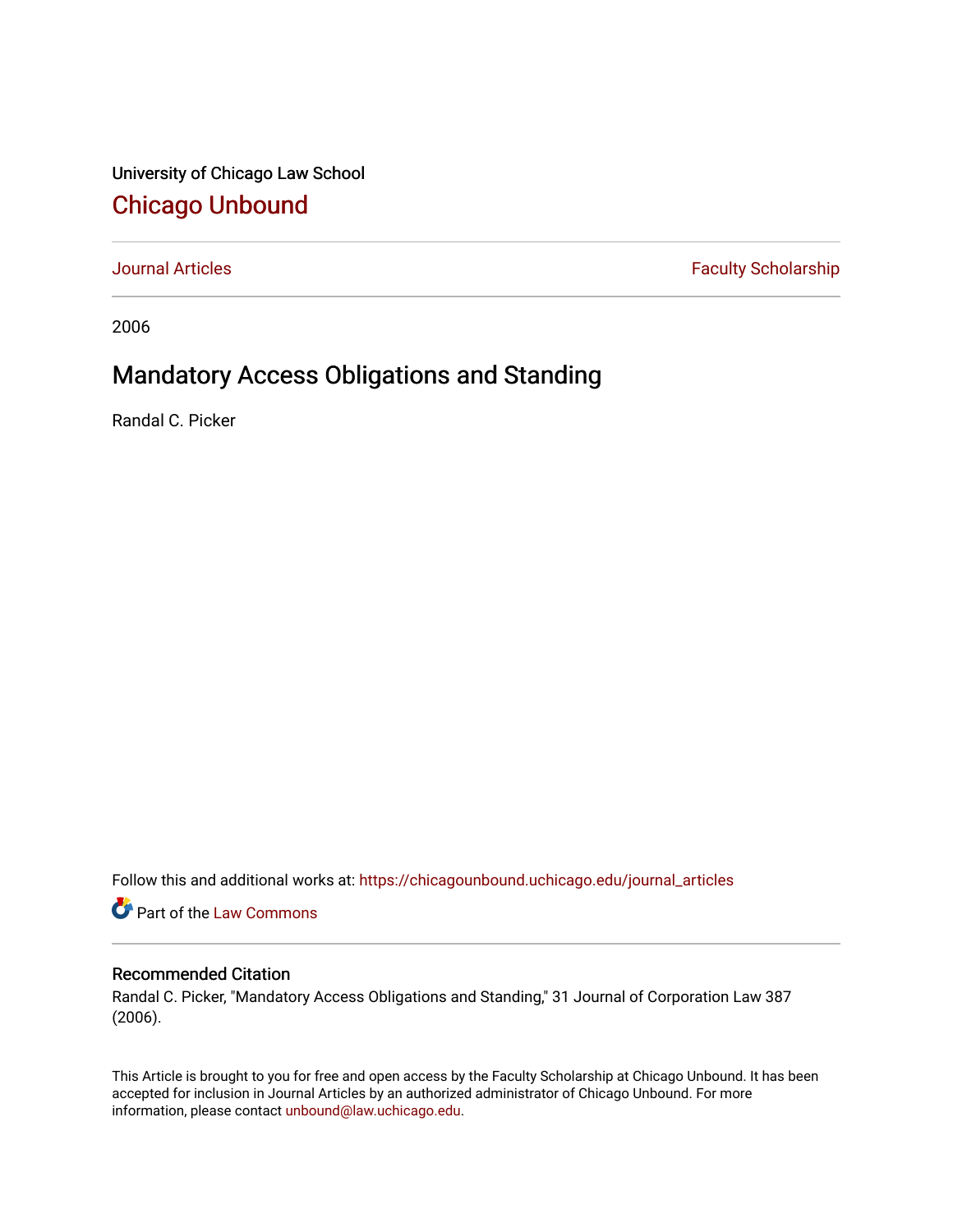### **Mandatory Access Obligations and Standing**

## Randal **C.** Picker\*

#### I. INTRODUCTION

The Supreme Court's January 2004 decision in the *Trinko* case<sup>1</sup> was eagerly awaited by both the antitrust and telecommunications bars. The case focused on the intersection of antitrust law and the Telecommunications Act of 1996.2 Antitrust law is supremely concerned with competition, and the heart of the 1996 Act was its effort to create meaningful competition in local telecommunications.<sup>3</sup> The Court had already wrestled twice with the 1996 Act's competition structure in *Iowa Utilities4* and *Verizon, <sup>5</sup>* but neither of those had required consideration of antitrust law.

Plus, *Trinko* was a twofer. Not only did it pose the intersection questions just described, but it raised interesting substantive and standing issues. The 1996 Act creates a mandatory dealing regime for local telecommunications companies. Antitrust has its own flavors of mandatory dealing obligations, captured most directly by the Supreme Court in *Terminal Railroad,6 Associated Press,7 and Aspen Skiing.8* How the Court would

**1.** Verizon Commc'ns Inc. v. Law Offices of Curtis V. Trinko, LLP, 540 U.S. 398 (2004).

2. *Id.* at 405-07.

3. For skeptical commentary about the utility of the Supreme Court's efforts in those cases, see Douglas Lichtman & Randal C. Picker, *Entry Policy in Local Telecommunications:* Iowa Utilities *and* Verizon, 2002 SuP. CT. REV. 41.

- 5. Verizon Commc'ns v. Fed. Commc'ns Comm'n, 535 U.S. 467 (2002).
- 6. United States v. Terminal R.R. Ass'n, 224 U.S. 383 (1912).
- 7. Associated Press v. United States, 326 U.S. **1** (1945).
- 8. Aspen Skiing Co. v. Aspen Highlands Skiing Corp., 472 U.S. 585 (1985).

<sup>\*</sup> Paul and Theo Leffmann Professor of Commercial Law, The University of Chicago Law School and Senior Fellow, The Computation Institute of the University of Chicago and Argonne National Laboratory. A prior version of this paper was presented in December 2002 at a conference at the Center for the Digital Economy at the Manhattan Institute under the name Understanding *Statutory Bundles: Does the Sherman Act Come with the 1996 Telecommunications Act?.* I thank the Paul Leffmann Fund, The Russell J. Parsons Faculty Research Fund and the John M. Olin Program in Law and Economics at The University of Chicago Law School for their generous research support, and through the Olin Program, Microsoft Corporation and Verizon.

<sup>4.</sup> AT&T Corp. v. Iowa Utils. Bd., 525 U.S. 366 (1999).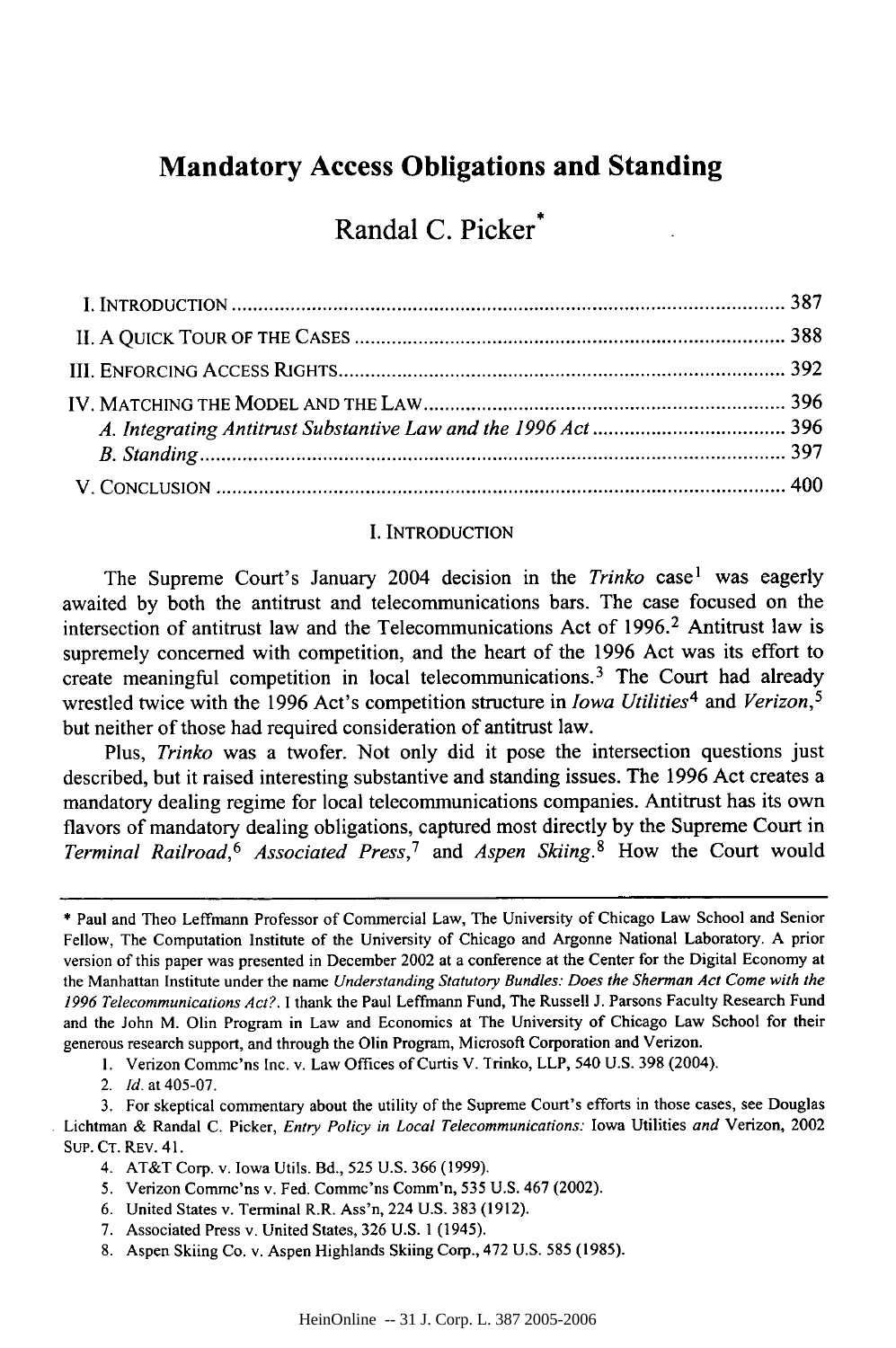confront those doctrines was likely to be interesting in and of itself, and the standing issues in *Trinko* might force the Court to revisit its important analysis in *Illinois Brick9* of how we should allocate the right to sue between purchasers and indirect purchasers. The lower court case law-in particular, *Goldwasser*,<sup>10</sup> Covad,<sup>11</sup> and the Second Circuit opinion in *Trinko*<sup>12</sup>—had provided an interesting range of thoughts on these questions and therefore the Supreme Court had a great deal to work with.

In this Article, I consider the standing question. *Trinko* resolves some core substantive questions about mandatory dealing in antitrust. Well, not really, or perhaps, not really; we will be fighting about what *Trinko* actually said for some time. 13 But *Trinko* certainly addresses quite directly the mandatory dealing issue, at least in the context of the 1996 Act, and we and the lower courts will have to figure out what propositions *Trinko* stands for. But that is not my mission here. Given its substantive resolution of *Trinko,* the majority opinion did not need to resolve the standing issue, and we get few freebies from the Court these days.<sup>14</sup> Justice Stevens, joined by Justices Souter and Thomas, addressed standing in his opinion concurring in the judgment, concluding that the consumer customer should not be found to have standing to address the scope of the mandatory dealing obligation.

That is the question I consider in this Article. Part II briefly describes some of the relevant case law. Part III presents a simple model of the social welfare consequences of an access breach and various approaches to assigning lawsuit rights to entrants and consumers. Part IV matches up the results of the model with how the substantive law of antitrust and the 1996 Act interact together and with standing rules for telecommunications and antitrust. In particular, Part **IV** matches the model with the antitrust doctrine in *Illinois Brick,* which bars consumers from suing their remote sellers-typically manufacturers, but here possibly the local exchange carrier required by the 1996 Act to give access to unbundled network elements.

#### II. A QUICK TOUR OF THE CASES

To plunge in and set the scene quickly, consider the three key courts of appeals decisions that set up the Supreme Court's consideration of *Trinko.* In mid-2000, the Seventh Circuit issued its decision in *Goldwasser v. Ameritech Corp. 15 In Goldwasser,* consumer plaintiffs brought a class action complaint against their local phone company.<sup>16</sup> The complaint set forth twenty alleged violations of the 1996 Act.<sup>17</sup> These were alleged as violations of the Act itself, and without more, as violations of section 2 of

**17. Id.** at 394.

<sup>9.</sup> Ill. Brick Co. v. Illinois, 431 U.S. 720 (1977).

<sup>10.</sup> Goldwasser v. Ameritech Corp., 222 F.3d 390 (7th Cir. 2000).

<sup>11.</sup> Covad Commc'ns v. Bellsouth Corp., 299 F.3d 1272 (11th Cir. 2002).

<sup>12.</sup> Law Offices of Curtis V. Trinko, LLP v. Bell Atl. Corp., 305 F.3d 89 (2d Cir. 2002).

<sup>13.</sup> See generally John Thorne, *A Categorical Rule Limiting Section 2 of the Sherman Act:* Verizon v. Trinko, 72 U. CHI. L. REV. 289 (2005); Philip J. Weiser, *The Relationship of Antitrust and Regulation in a Deregulatory Era,* 50 **ANTITRUST BULL.** (forthcoming 2005), *available at* http://ssm.com/abstract-814945.

<sup>14.</sup> *See* Verizon Commc'ns Inc. v. Law Offices of Curtis V. Trinko, LLP, 540 U.S. 398, 416 n.5 (2004).

<sup>15.</sup> *Goldwasser,* 222 F.3d at 390.

<sup>16.</sup> *Id.*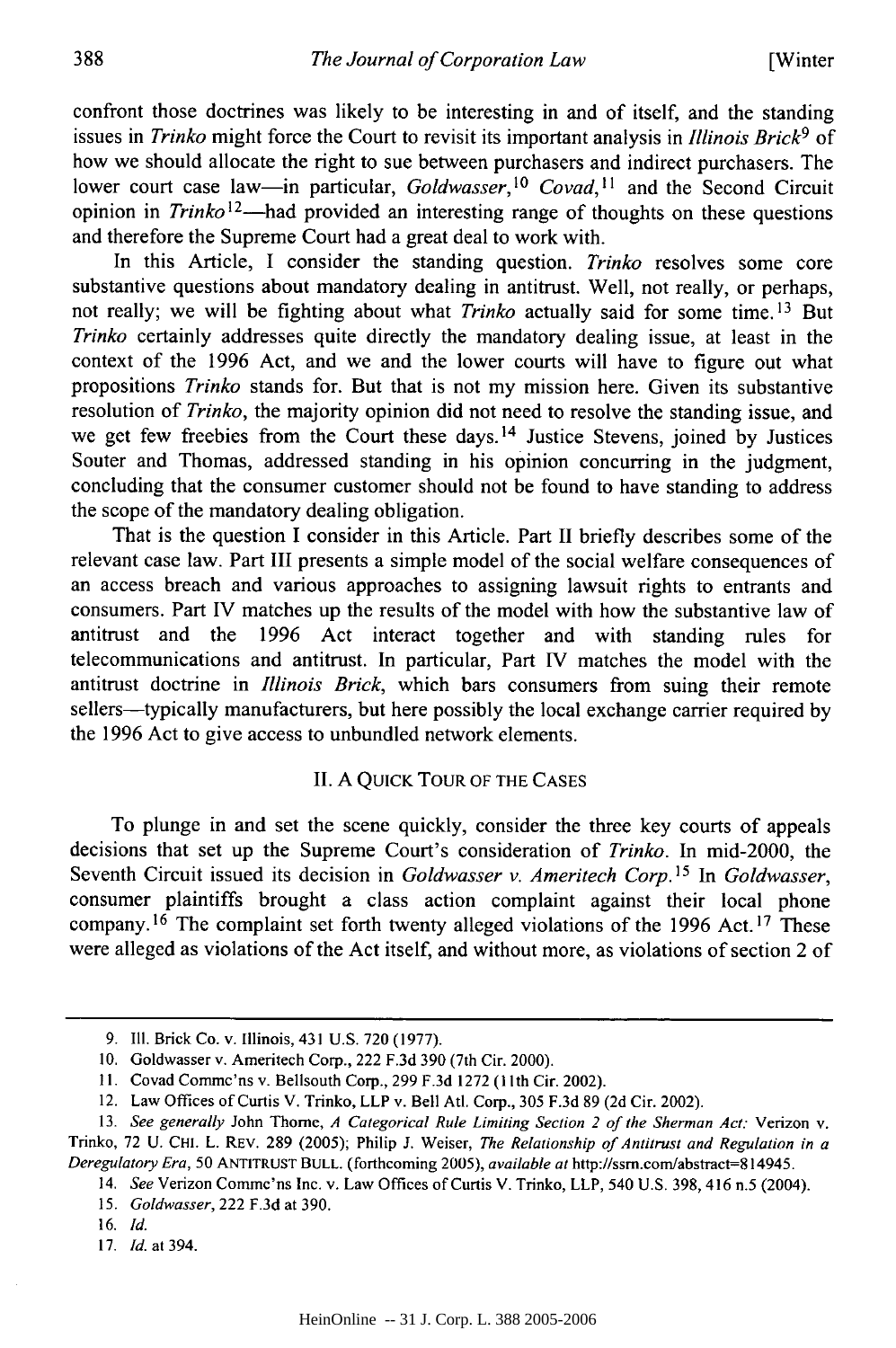the Sherman Act, which bars monopolization and attempted monopolization. 18 The plaintiffs sought treble damages for the Sherman Act violations and declaratory and injunctive relief.19 The district court dismissed the complaint under the filed rate doctrine, which, under certain circumstances, prohibits inquiry into rates authorized by a regulator,  $^{20}$  and for lack of antitrust standing.<sup>2</sup>

The Seventh Circuit affirmed the dismissal.<sup>22</sup> The court noted that while antitrust does impose some obligations on an incumbent to deal with other firms-seen most notably in *Terminal Railroad*<sup>23</sup> and *Aspen Skiing*<sup>24</sup>—those duties are relatively limited.<sup>25</sup> In contrast, the 1996 Act creates broad sharing obligations based on status-as a local exchange carrier or an incumbent local exchange carrier-without regard to any showing of monopolization under section 2. Regardless of one's views of the controversial essential facilities doctrine,<sup>26</sup> there is little doubt that the detailed access obligations of the 1996 Act go far beyond whatever access rights exist under the antitrust laws, as the Seventh Circuit quickly found. Therefore, a simple allegation of a violation of the access rules of the 1996 Act, without more, insufficiently alleged a violation of the Sherman Act.

The Seventh Circuit went on to consider whether a properly alleged essential facilities claim could be maintained notwithstanding the  $1996$  Act.<sup>27</sup> The plaintiffs alleged that they had indeed made out such claims.<sup>28</sup> The court held that access obligations imposed through antitrust litigation could conflict with those imposed under the Act by state commissions or the FCC and that the more specific regulations set forth in the 1996 Act took "precedence over the general antitrust laws." 29 The Seventh Circuit noted that the antitrust savings clause contained in the  $Act<sup>30</sup>$  would also operate where less detailed regulation posed less potential for conflict between the antitrust laws and the 1996 Act.<sup>31</sup>

The Second Circuit jumped in mid-2002 in its decision in *Trinko.32* AT&T had entered into an interconnection agreement with NYNEX pursuant to section 252 of the 1996 Act.<sup>33</sup> That agreement, which was approved by a New York state commission,  $34$ 

- 21. Goldwasser, 222 F.3d at 395-96.
- 22. *Id.* at 402.
- 23. United States v. Terminal R.R. Ass'n, 224 U.S. 383 (1912).
- 24. Aspen Skiing Co. v. Aspen Highlands Skiing Corp., 472 U.S. 585 (1985).
- 25. Goldwasser, 222 F.3d at 390.

26. Phillip Areeda, *Essential Facilities: An Epithet in* Need of Limiting Principles, 58 ANTITRUST L.J. 841 (1990); Dennis W. Carlton, *A General Analysis of Exclusionary Conduct and Refusal to Deal-Why* Aspen *and* Kodak are Misguided, 68 **ANTITRUST** L.J. 659 (2001).

- 27. Goldwasser, 222 F.3d at 401.
- 28. **Id.**
- 29. *Id.*

31. *Goldwasser,* 222 F.3d at 401.

33. Id. at 94.

<sup>18.</sup> **Id.** at 394-95.

<sup>19.</sup> *Id.* at 395.

<sup>20.</sup> Goldwasser, 222 F.3d at 395-96; Square D Co. v. Niagara Frontier Tariff Bureau, Inc., 476 U.S. 409 (1986) (reaffirming the filed rate doctrine established in Keogh v. Chicago *& Nw. R.R. Co.,* 260 U.S. 156 (1922)).

<sup>30. 47</sup> U.S.C. § 152 (2004) (historical and statutory notes).

<sup>32.</sup> Law Offices of Curtis V. Trinko, LLP v. Bell Atl. Corp., 305 F.3d 89 (2d Cir. 2002).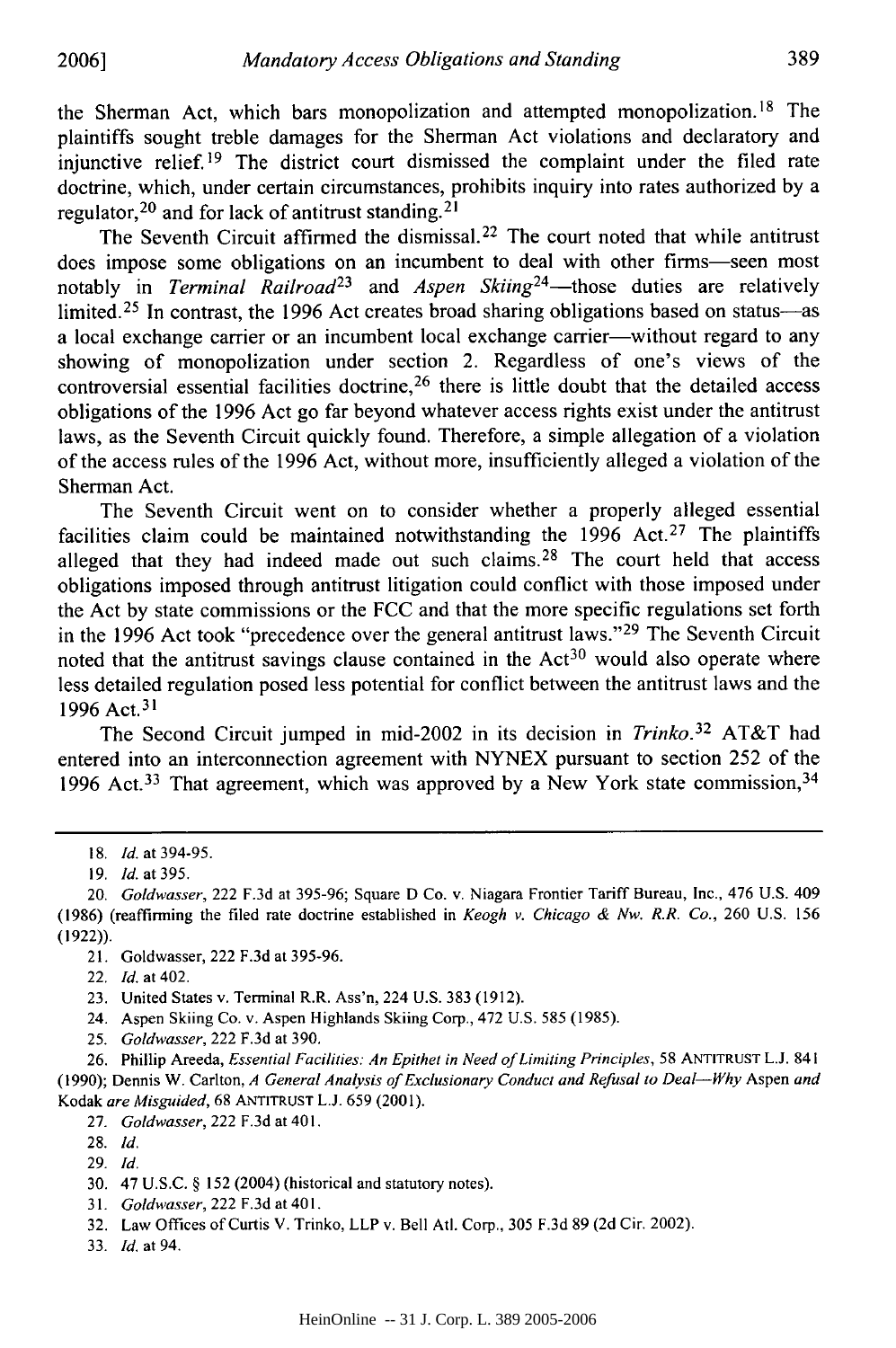contained a dispute resolutions clause setting forth the "exclusive remedy" for violations of the agreement.<sup>35</sup> AT&T soon alleged breach, and on March 9, 2000, Bell Atlantic-NYNEX's successor after a merger-entered into a consent decree regarding the alleged violations. 36 Additionally, it paid \$3 million to the United States and \$10 million to AT&T and other competitors for losses.<sup>37</sup>

Soon after that, Trinko filed a class action against Bell Atlantic-now Verizon after a merger with GTE-alleging violations of the 1996 Act and the Sherman Act.<sup>38</sup> The district court dismissed the case based on a conflict between the antitrust laws and the 1996 Act, and on the view that Trinko was seeking to assert rights that belonged to AT&T. 39 On appeal to the Second Circuit, a number of issues were raised, most of which are not the focus of this Article and which I shall therefore ignore. 40 The Second Circuit turned to whether Trinko could satisfy the rules for antitrust standing under the doctrine of *Illinois Brick,* which announced a rule barring indirect purchasers from pursuing antitrust claims against their indirect sellers-for example, a consumer buying from a retailer would not have antitrust standing to sue the manufacturer.<sup>41</sup> I pursue that issue in more detail below. On the antitrust claims themselves, the Second Circuit found that Trinko had alleged independent antitrust claims-that is, claims that did not allege antitrust violations merely because of violations of the interconnection rules of the 1996 Act. That distinguished *Trinko* from *Goldwasser,* where the antitrust claims were purely derivative of the 1996 Act.

This therefore squarely presented a situation where the same conduct might violate both the antitrust laws and the 1996 Act. Under prior Second Circuit case law, the court would not find implicit immunity through the 1996 Act from the antitrust laws absent "plain repugnancy."<sup>42</sup> And for the court to reach that conclusion, it would have to do so in the face of a specific savings clause contained in the 1996 Act: "Nothing in this Act or the amendments made by this Act **...** shall be construed to modify, impair or supercede the applicability of any of the antitrust laws. $143$  The Second Circuit concluded that the specific savings clause makes the plain repugnancy notion an uphill fight.

The Second Circuit then considered the question of how antitrust remedies might intersect with the 1996 Act. The court saw damages in favor of consumers such as Trinko as unproblematic, as damages create no conflicting requirements. Indeed, the court

<sup>34.</sup> Order Approving Interconnection Agreement, Petition of AT&T Commc'ns of N.Y. for Arbitration of an Interconnection Agreement with N.Y. Tel. Co., Case 96-C-0723 (N.Y. Pub. Serv. Comm'n June 13, 1997), 1997 WL 410707.

<sup>35.</sup> *Trinko,* 305 F.3d at 94.

<sup>36.</sup> *Id.* at 95.

<sup>37.</sup> **Id.**

<sup>38.</sup> Id.

<sup>39.</sup> *Id.* at 96.

<sup>40.</sup> These included whether Trinko had standing under the Communications Act to assert alleged violations of the anti-discrimination provisions of section 202 of that Act-the Second Circuit found that he did-and whether Trinko had standing to assert an alleged violation of section 251, where the court avoided the standing question as it concluded that the defendant had complied with section 251 in entering into an interconnection agreement with AT&T.

<sup>41.</sup> Ill. Brick Co. v. Illinois, 431 U.S. 720 (1977).

<sup>42.</sup> *Trinko,* 305 F.3d at 109.

<sup>43. 47</sup> U.S.C. § 152 hist. n.5 (2004) (discussing the applicability of consent decrees and other related law).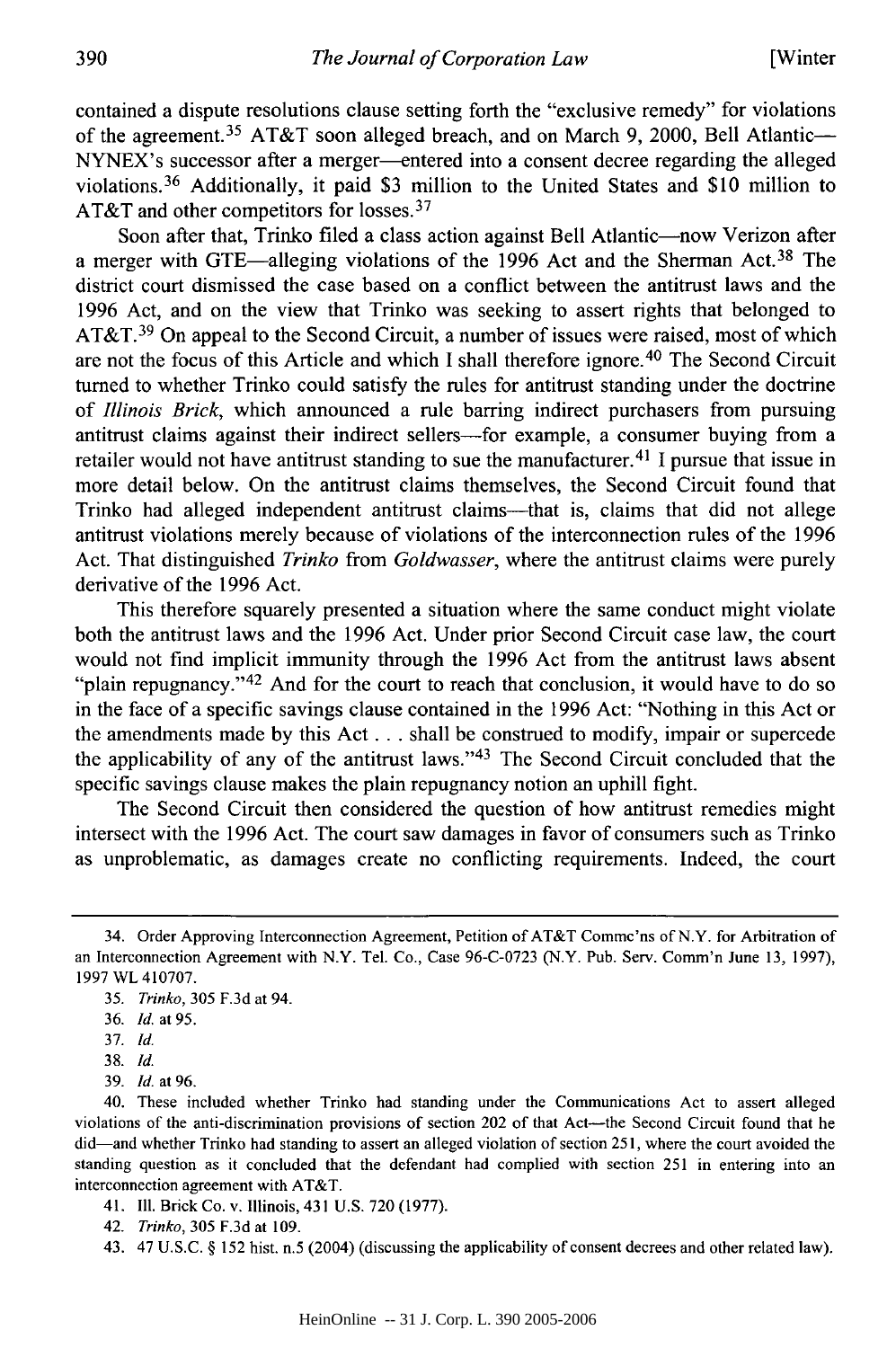viewed damages to Triako as useful "consumer compensation" absent under the 1996 Act.<sup>44</sup> In contrast, the court saw injunctive remedies under the antitrust laws as possibly creating conflicts with the statutory interconnection requirements of the 1996 Act and thus urged "particular judicial restraint." 45 Finally, the court made clear that it was not addressing the power of a potential entrant to pursue antitrust claims.<sup>46</sup> Instead, at the close of *Trinko,* we have consumers positioned to pursue antitrust claims and potential entrants proceeding under the interconnection regime of the 1996 Act.

One week later, in *Covad Communications Co. v. Bellsouth Corp.*,<sup>47</sup> the Eleventh Circuit held that an entrant could sue under both the 1996 Act and antitrust law for alleged breaches of interconnection duties. Covad properly alleged a series of antitrust claims-essential facilities, refusal to deal, and a price squeeze-and the key question was whether those claims were preempted by the 1996 Act. The court followed the analysis in *Trinko,* by requiring plain repugnancy and performing the savings clause analysis, then added a tour of the legislative history and rejected the analysis in *Goldwasser* to the extent that it conflicted with the analysis in *Covad.*

The Supreme Court took the *Trinko* case, and the majority opinion by Justice Scalia focused on the substance of mandatory dealing obligations. These obligations have had a checkered history in the Supreme Court. The 1912 *Terminal Railroad* case<sup>48</sup> is frequently described as the genesis of the essential facilities doctrine, but the Court never used that phrase in the case itself, as Justice Scalia was quick to remind us in *Trinko.<sup>49</sup>* Yet *Terminal Railroad* did indeed order the robber baron Jay Gould to open the St. Louis terminals and bridges to outside railroads or face a break-up order. The 1945 *Associated Press* case effectively forced the AP to deal with newspapers that the association had previously excluded. 50 And, most famously (or infamously), *Aspen Skiing* ordered the dominant ski manager in Aspen to deal with its smaller competitor.<sup>51</sup>

But, at a minimum, the *Trinko* majority shows no taste for moving beyond these cases in crafting a mandatory dealing duty from the bar against monopolization set forth in section 2 of the Sherman Act. The majority made that clear by describing *Aspen* as "at or near the outer boundary of § 2 liability."'52 *Trinko* understood *Aspen* to turn on the history of voluntary dealing between the mountain ski resort competitors in Aspen, and that is certainly a fair reading of the case. In contrast, in *Trinko* itself, the complaint in the case had not alleged prior voluntary dealing by Verizon with AT&T, and indeed, the purpose of the 1996 Act was to force the reluctant local phone companies to open their networks to competitors.

Moreover, as the majority emphasized, the 1996 Act created its own, quite elaborate set of mandatory dealing obligations. Getting those obligations right has turned out to be

52. *Trinko,* 540 U.S. at 409.

<sup>44.</sup> *Trinko,* 305 F.3d at 110.

<sup>45.</sup> *Id.* at **111.**

<sup>46.</sup> **Id.** at **112** n.19.

<sup>47.</sup> Covad Commc'ns Co. v. Bellsouth Corp., 299 F.3d 1272 (1I1th Cir. 2002), *vacated in light of* Verizon Commc'ns Inc. v. Law Offices of Curtis V. Trinko, LLP, 540 U.S. 398 (2004), *and on remand,* 374 F.3d 1044, 1046 **(11** th Cir. 2004) (finding antitrust claim foreclosed by *Trinko 's* interpretation of *Aspen Skiing).*

<sup>48.</sup> United States v. Terminal R.R. Ass'n, 224 U.S. 383 (1912).

<sup>49.</sup> *Trinko,* 540 U.S. at 411.

<sup>50.</sup> Associated Press v. United States, 326 U.S. 1 (1945).

<sup>51.</sup> Aspen Skiing Co. v. Aspen Highlands Skiing Corp., 472 U.S. 585 (1985).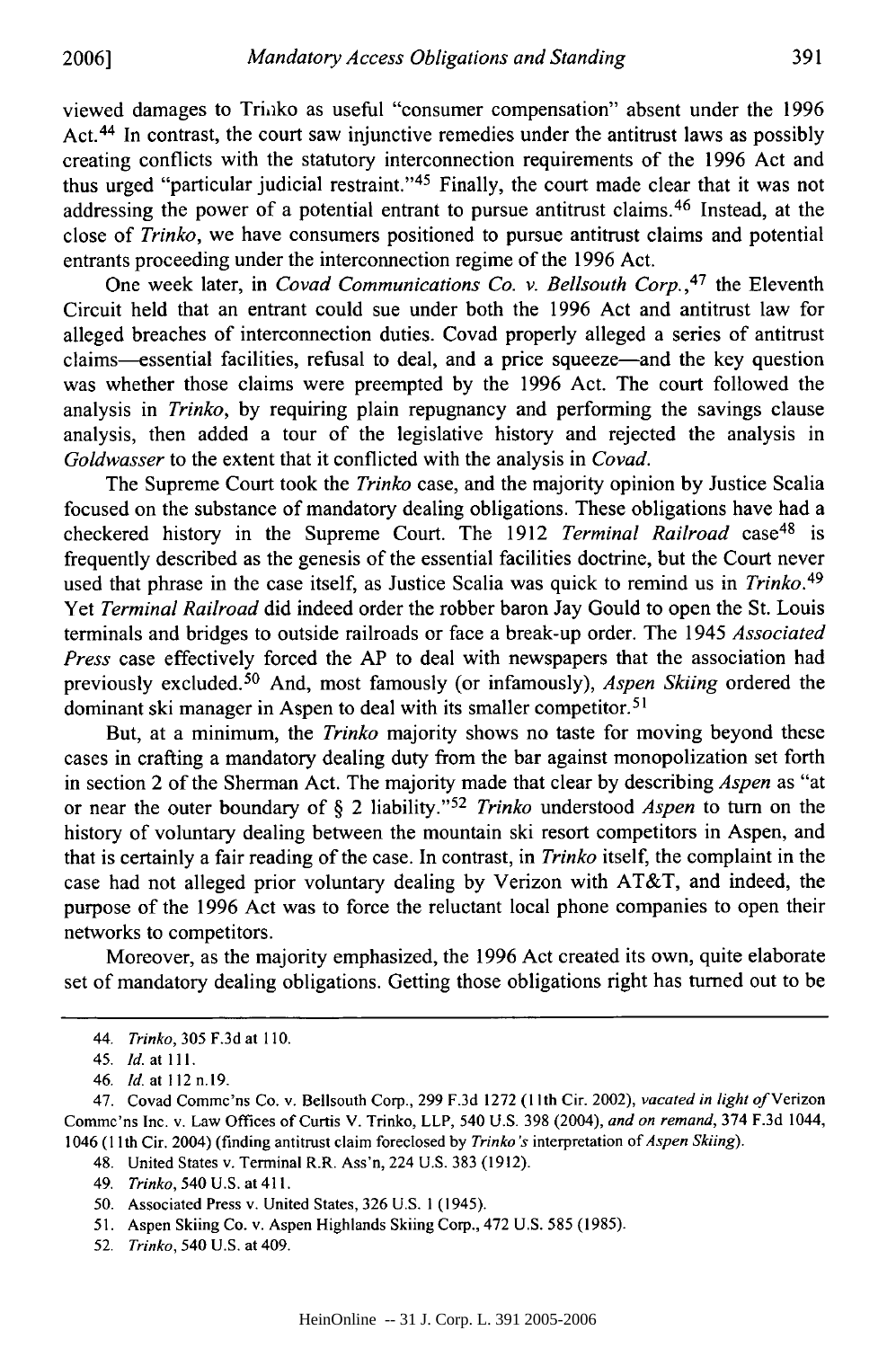nothing short of a Sisyphean task--two trips to the Supreme Court, multiple trips to courts of appeals, sets and sets of complex rules, and ongoing litigation. And yet the question remains: what role, if any, should the thin mandatory dealing obligation of antitrust play on top of the 1996 Act's scheme? It is hardly surprising that a majority already hostile to antitrust's version of mandatory dealing would conclude that enough was enough. <sup>53</sup>

But, for this Article at least, standing is the issue of interest, and as already noted, the *Trinko* majority did not need to confront the standing question, having already resolved the substantive antitrust question in Verizon's favor.<sup>54</sup> But three justices, concurring in the judgment, believed that the case should have been decided in favor of Verizon based on standing. Trinko, after all, was just one of AT&T's customers. The access obligations, whatever their content, ran in favor of AT&T and not Trinko. As a result, said Justice Stevens, "whatever antitrust injury respondent suffered because of Verizon's conduct was purely derivative of the injury that AT&T suffered."<sup>55</sup>

#### III. ENFORCING ACCESS RIGHTS

Whether Justice Stevens was right is the question. As a matter of first principles, it is hard to understand why we could not apply both the 1996 Telecommunications Act and the Sherman Act. Actually, that formulation is a little crude, though it captures the spirit of the idea. Imagine access regulations consisting of detailed statutory mandates coupled with general fill-in powers. We normally understand fill-in powers to reflect the considerable costs of specifying ex ante rules that will apply to difficult-to-imagine future states of the world. We legislate in specifics for the things that we understand now and build in flexibility to address changes in the future. This is a conventional way of describing incomplete contracts written by private parties. We might also understand general powers to allow legislative deals to be reached when there might not be agreement on more specific language, where each side is betting on how the regulator will interpret the language.<sup>56</sup>

Note that, put this way, we have said nothing about who should make decisions about implementing this mixed scheme of general and specific statutory mandates. One regulator? Two? A mix of federal and state regulators? Courts? Private plaintiffs? These are obviously very broad questions that go far beyond the limited aims of this Article. So, to track the issues in the cases, I focus on private plaintiffs and consider two natural candidates: the blocked competitor and consumers.

The competitor who does not receive access may or may not suffer lost profits.

55. Id. at 417.

<sup>53.</sup> *Id.* at 412.

One factor of particular importance is the existence of a regulatory structure designed to deter and remedy anticompetitive harm. Where such a structure exists, the additional benefit to competition provided by antitrust enforcement will tend to be small, and it will be less plausible that the antitrust laws contemplate such additional scrutiny.

*Id.*

<sup>54.</sup> *Id.* at 416 n.5.

<sup>56.</sup> Cass R. Sunstein, *Incompletely Theorized Agreements,* 108 HARV. L. REV. 1733 (1995) (describing the pervasiveness of incompletely theorized agreements in Anglo-American law).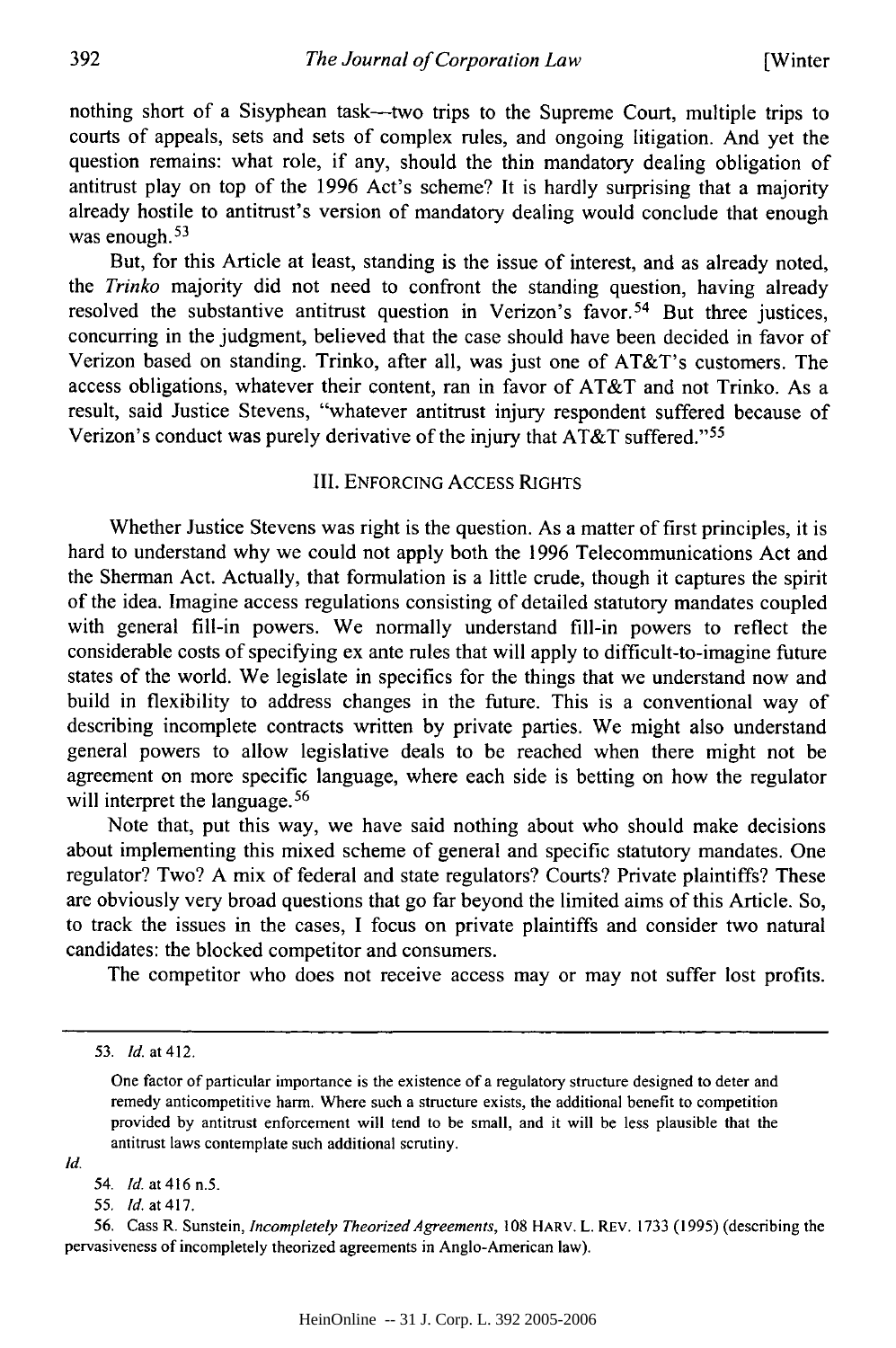Consumers may be harmed as well, as consumer surplus might be higher absent the access breach. Some harmed consumers will be those who actually consume the end product. These inframarginal consumers get as much of the good as they would have absent the breach, but they pay more for the good because of the reduction in competition caused by the access breach. From a social standpoint, we need to have a distributional metric to assess these consumers, as output has not changed for them and we have just transferred value from these consumers to the incumbent. We have a second group of consumers as well. These are consumers who would have purchased the good at the lower prices that would have resulted from competition under the mandated access.

It might help to have a little toy model to play with to talk through these issues. Consider an industry with a demand curve given by  $p = z - q$ . This obviously is just a very simple linear demand curve. Assume that the incumbent has a fixed marginal cost of *c* to produce each unit of the good in question. The incumbent has a blocking position, so absent an entrant gaining access to the incumbent's technology, the incumbent will have a monopoly. If the incumbent monopolist maximizes profits, with a little math, we have enough information to calculate profits (H) and consumer surplus *(CS).* These are given by:

$$
\Pi^M = 1/4(z-c)^2, \, CS^M = 1/8(z-c)^2 \tag{1}
$$

Overall social welfare is just the sum of the two.

Now let us make it possible for entry by giving the entrant access to the relevant technology at a per unit cost of  $p_a$ . As is standard, we now need to make some assumptions about how the incumbent and the potential entrant will interact: whether the resulting competition will be over price (Bertrand competition) or quantity (Coumot competition), and whether it will be simultaneous or in sequence (Stackelburg competition). These are standard questions for industrial organization models of competition, but for now assume Cournot competition. Note that entry means that the incumbent has two sources of revenue: from consumers through sales in the product market and from the entrant through per unit input sales.

With a little more math, we can come up with more results. Start with the quantities that will be selected by the incumbent and the entrant:

$$
q_i = 1/3(z + p_a - 2c), q_e = 1/3(z + c - 2p_a)
$$
 (2)

We know, of course, that the access price will alter the entrant's quantity, but note the way in which it also alters the incumbent's final quantity. The incumbent's output is increasing in the access price. Higher access prices discourage entry, creating greater space for the incumbent to produce.

Turn next to profits and consumer surplus. These are fairly complex, so it might help to focus on a special case, namely where the regulator sets the price of access equal to the marginal cost  $(p_a = c)$ . Note that in that case, the incumbent and the entrant produce the same amount, as they face the same costs and the sales to the entrant are neither a source of profit nor of loss for the incumbent. Profits for the incumbent and the entrant and consumer surplus are given by: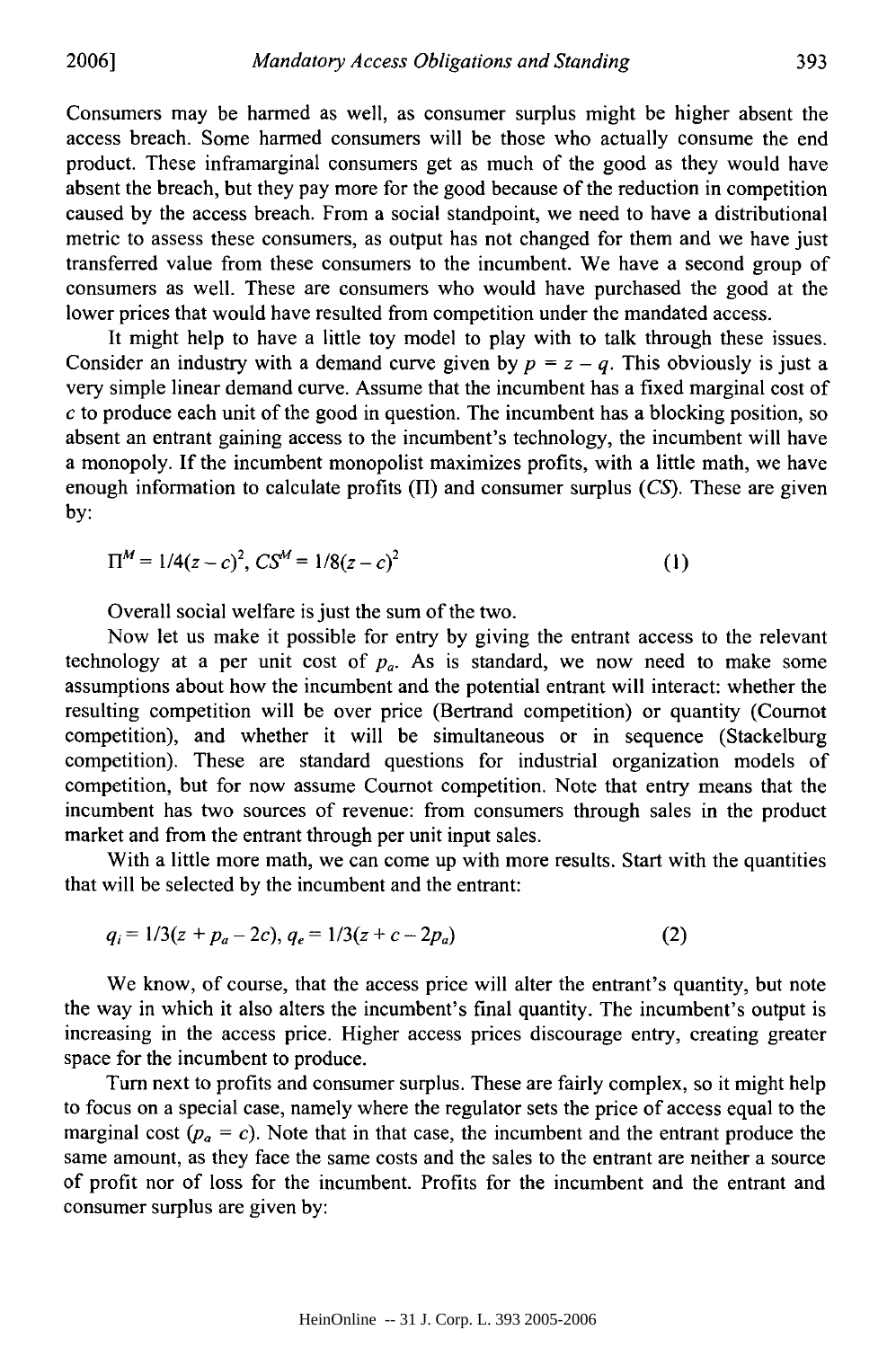[Winter

$$
\Pi^{i} = 1/9(z - c)^{2}, \ \Pi^{e} = 1/9(z - c)^{2}, \ C S^{e} = 2/9(z - c)^{2}
$$
 (3)

In some sense, what we most care about are the changes relative to the first situation. Those are given by:

$$
\Delta \Pi^{i} = -5/36(z-c)^{2}, \, \Delta \Pi^{e} = 1/9(z-c)^{2}, \, \Delta CS = 7/72(z-c)^{2}
$$
 (4)

Together this gives the increase in overall social welfare that results from Cournot entry, resulting in a duopoly when the access price is set at marginal cost:

$$
\Delta SWF = 5/72(z-c)^2 \tag{5}
$$

Consumer surplus is up, profits are down, and social welfare rises, though by less than the amount of the increase in consumer surplus. Some of the increase in consumer surplus arises from the additional consumers served with more competition. Another chunk of it is just a transfer away from producers to consumers. If we treat consumers and producers equally in calculating social welfare, the transfer does not add to social welfare; only the additional output actually increases social welfare. Note also that entry transfers profits away from the incumbent to the entrant, but, as just noted, competition reduces overall profits to the benefit of consumers.

What does all of this say about our enforcement questions on access? We need to know what we are trying to accomplish. On these assumptions, we should expect the potential entrant to sue if the incumbent fails to comply with its access obligations, assuming of course that the cost of litigating is less than the lost profits the entrant suffers. Indeed, within the toy model, the potential entrant has a slightly stronger incentive to sue than the consumers (all of 1/72's difference to be sure). If what we want is specific enforcement of the access obligation, we do not necessarily need both the entrant and the consumers to sue. One mechanism of enforcement may suffice, and all parties would benefit from the enforcement.

That, of course, suggests that there could be a free-rider problem associated with enforcement resulting in specific performance. If we start to factor some chance of legal error, consumers might elect not to bring suit on the hopes that the entrant would pursue its remedies and the entrant might do the same. Of course, one way to solve the free-rider problem in that situation is to bar either the entrant or the consumers from bringing suit. If consumers were barred from asserting rights-again, either rights under the 1996 Act or the antitrust laws-we would concentrate the incentive to sue in the potential entrants, though we might need to worry about collective action in that group as well.

In contrast, if the goal of enforcement is at least partially compensatory, then just allowing one suit would be a mistake. The entrant has lost profits from the wrongful denial of access, while the consumers have lost consumer surplus. The wrongful denial of access harms both parties, and, as a general matter, when a single act hurts multiple parties, each person gets to sue for their losses. This situation is particularly relevant here, where the possibility of profits is precisely what induces entry-exactly what the 1996 Act seeks to encourage-and the consumer surplus that flows to consumers from entry is one of the core aims of the Act. The 1996 Act seeks to foster entry to push the benefits of competition to consumers and to minimize the need to regulate prices in the retail market.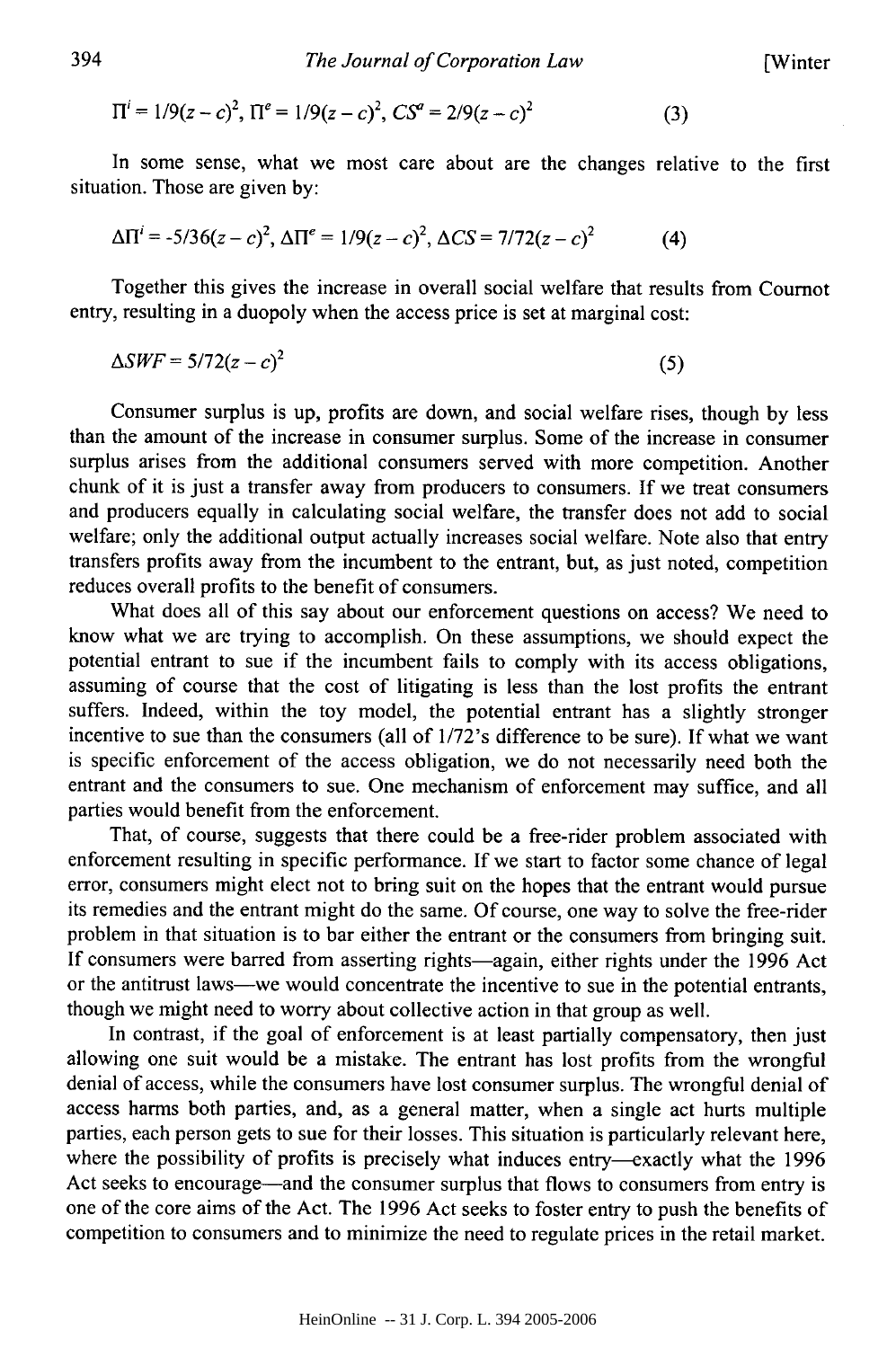Other than getting benefits to consumers, there is little reason to embrace the elaborate access rules of the 1996 Act.

Another possible goal is to deter ex ante breach by incumbents through the threat of ex post damages. To return to Justice Stevens's opinion concurring in the judgment in *Trinko,* would we achieve that if only AT&T could sue in *Trinko* and it could only assert its damages? Quite plausibly not. Look at the formulations in equation (4). The incumbent loses more from competition than the entrant gains (a difference of 1/36 times the squared term). The incumbent could afford to pay the entrant's damages and have money left over. This just reflects the fact that as between the incumbent and the entrant, the incumbent's breach is efficient. The incumbent and the entrant do not want to compete since the benefits only flow to the consumers. In that framework, the interconnection agreement and its breach simply operate as a mechanism for dividing up the monopoly rents. Suits by consumers alone would not suffice either, as the incumbent loses more from competition than the consumers gain (a difference of 3/72 times the squared term). We actually need the threat of both suits to deter the breach (or at least the threat that both harms will be asserted).

An alternative approach would be to focus on the extra profits obtained by the incumbent from the access breach and require disgorgement. If we were merely seeking to deter the access breach and were not focusing on compensation to those harmed by the breach, we could assign the right to enforce that remedy to almost anyone. In reality, we would naturally look to entrants, consumers, or regulators. Entrants may have the best information about whether a breach has taken place. After all, they are squarely in the middle of trying to make the access right work, and also have an insider's knowledge of the business. Regulators might see multiple alleged breaches across many cases, and thus would have a large numbers advantage in assessing access breakdowns. Consumers would seem to be the least well situated to enforce a disgorgement remedy. They lack direct knowledge of the interaction between the incumbent and the entrant, are not particularly knowledgeable about the operation of the industry, and may see only one case ever.

Whether we would require a multiplier *a* la antitrust treble damages depends on what we are trying to accomplish. It would be foolish to take on in this Article the large question of the merits of punitive damages.<sup>57</sup> Consider the under-detection rationale for punitive damages, namely, that imperfect detection of violations creates an incentive to breach even in the face of a disgorgement remedy, since some of the time the breacher will get away with it. Damage multiplying—treble damages or punitive damages generally-might adjust for that under-detection to restore a sufficient ex ante penalty to deter breach. **58**

We should think the under-detection rationale has little role to play here, suggesting little reason for damage multipliers. Entrants should naturally detect breaches. They are calling the incumbent day by day to gain access to lines and other unbundled network elements. To be sure, the entrants may face some uncertainty, but this could just as easily

**<sup>57.</sup>** *See* A. Mitchell Polinsky & Steven Shavell, *Punitive Damages: An Economic Analysis,* **111** HARV. L. REV. **869 (1998);** Cass R. Sunstein et al., *Assessing Punitive Damages,* **107** YALE **L.J. 2071 (1998).**

**<sup>58.</sup>** *See* HERBERT HOVENKAMP, **FEDERAL ANTITRUST** POLICY: **THE** LAW OF **COMPETITION AND ITS** PRACTICE 646 (2d ed. 1999) (discussing along these same lines for antitrust treble damages).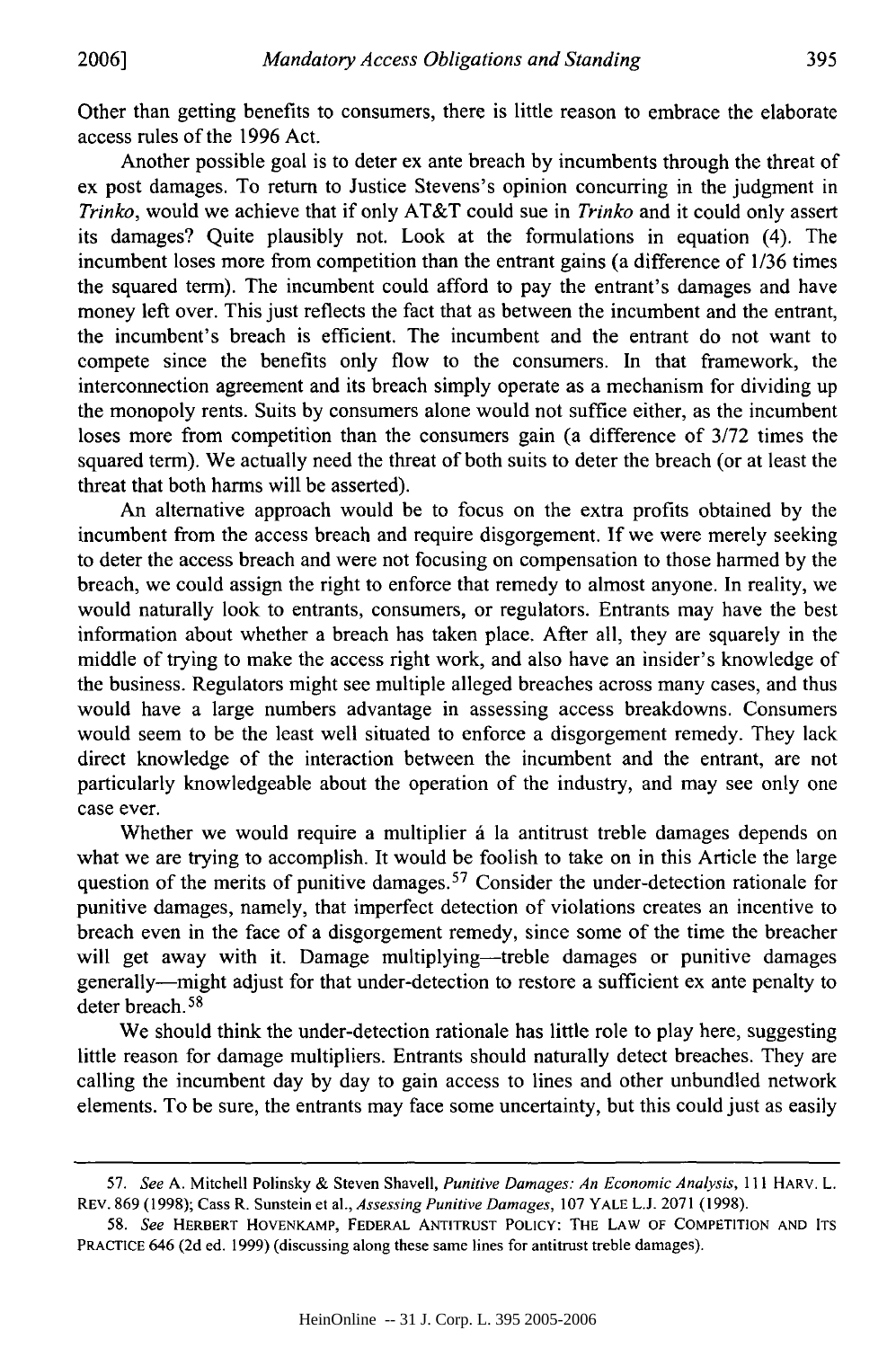result in too many claims for breach as in too few.

Here is what all of this suggests. If we are only looking for an injunction ordering performance of the access right, we can assign the right to sue to either the entrant or the consumers. It may make sense to assign it to one or the other to avoid free-riding issues, as the entrant is almost certainly better situated to know whether an access breach has taken place. If we are looking to deter breach through disgorgement, and if we believe that avoiding multiple liability is important—as we often  $d\sigma^{59}$ —we should again assign the right to sue to the entrant because it has better information. In the alternative, we could deter breach and compensate those harmed by the access breach by allowing the entrant to sue for lost profits and the consumers to sue for lost consumer surplus. At least within the confines of the model, these amounts are quite distinct and readily separable. Nothing in the analysis suggests a role for damage multipliers based on the need to gross up damages to adjust for undetected breaches, as we should expect entrants to catch breaches in ordinary course.

#### IV. MATCHING THE MODEL AND THE LAW

The discussion so far has been fairly abstract. The model in Part III traces the consequences of an "access breach," which results in less competition than would otherwise take place, and assesses ways of (1) calculating damages or penalties, depending in part on whether we are seeking to compensate those harmed or seeking to deter breaches from occurring in the first place; and (2) assigning enforcement rights depending on which policy goals we are trying to accomplish. Both the incumbent and the entrant can set price to consumers, though I did treat the access price by the entrant as being set by regulators. We next consider how this abstract setup matches with the substantive law of access and standing doctrine.

#### *A. Integrating Antitrust Substantive Law and the 1996 Act*

*Goldwasser, Trinko,* and *Covad* consist of the standard antitrust claim soup, a mix of ingredients thrown together in the hopes that something good will result. Goldwasser seemingly stated no independent antitrust claims, apparently in the hope that he could make the possibly easier showing of a breach of the 1996 Act's access rules and then morph that into an antitrust violation. The Seventh Circuit appropriately saw through that: access "rights" under the antitrust laws are notoriously difficult to pin down, require a substantial showing of market power, and typically depend on the existence of an essential facility. The 1996 Act merely imposes access rights on an assortment of local exchange carriers, so there is a large difference between the substantive antitrust doctrine of access and that under the 1996 Act.

Of course, Goldwasser only pled poorly, or more likely, strategically. Trinko did better, or at least the Second Circuit thought he did. The court saw in the complaint a possible essential facilities claim and a possible monopoly leveraging claim. Certainly, a careful complaint could allege an essential facilities claim, as such claims have succeeded

<sup>59.</sup> See William M. Landes & Richard A. Posner, *Should Indirect Purchasers Have Standing to Sue Under the Antitrust Laws? An Economic Analysis of the Rule of* Illinois Brick, 46 U. CHI. L. REv. 602 (1979), and the cases cited therein.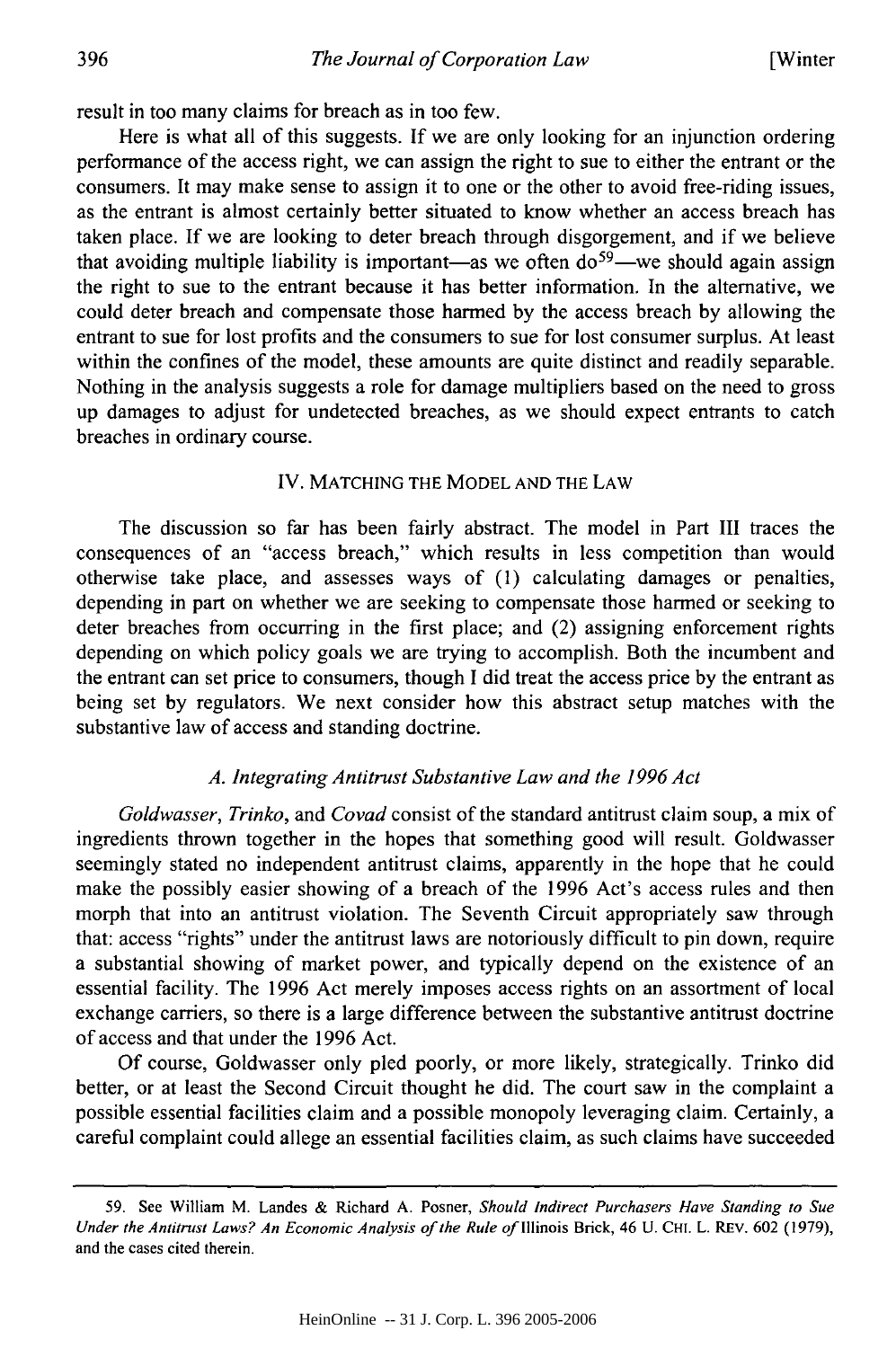before when telecommunications entrants have sought access to an incumbent's facilities. 60 The monopoly leveraging claim turns on the idea that Bell Atlantic had monopoly power in the wholesale market for local loop access and that it was seeking to leverage that power into a competitive advantage in the retail market.

Finally, Covad adds to the essential facilities claims a distinct refusal to deal claim based upon alleged denied access and a price squeeze claim based on wholesale prices that were alleged to be impermissibly high. The refusal to deal claim emerges from the fact that in *Aspen Skiing* the Supreme Court specifically disclaimed reliance on the essential facilities doctrine in finding that Aspen Skiing had a duty to deal with its competitor.  $61$  As if one uncertain antitrust access doctrine was not enough!

We should consider the ways in which these antitrust claims might conflict with the 1996 Act. For our purposes, the independent antitrust status of these claims probably should not matter too much. So, for example, whether monopoly leveraging is or is not a good antitrust doctrine is separate and apart from how it should intersect with the 1996 Act. Our concern should be the way in which enforcing otherwise applicable antitrust doctrines might undercut the operation of the section 251 access rules.

As suggested above, I find no conceptual conflict between the detailed access rules of section 251 and the contingent, general access rules of antitrust law. In the law, we often set forth a series of particular rules and confer on an authority-be it court or regulator-the ability to fill in gaps. When we do that, we routinely face the issue of how to police the regulators to ensure that they are honestly filling in the terms of the intentionally incomplete scheme set forth by Congress and not overturning that scheme.

But *Trinko* has clearly limited the role that antitrust access doctrines will play in telecommunications: "The 1996 Act's extensive provision for access makes it unnecessary to impose a doctrine of forced access."<sup>62</sup> That should resolve this issue under the 1996 Act, and the fighting issues are the next steps. Does the analysis carry over to other areas in which there are extensive statutory or regulatory obligations to deal, say, in electricity? Does *Trinko* draw a line in the sand—perhaps, more appropriately, a line in the snow--on *Aspen's* analysis? For this Article, these are issues for another day.

#### *B. Standing*

Let us turn instead to standing. Part **III** of this Article focused on the consequences of an access breach. Quite intentionally, nothing in that analysis turns on the source of the duty, that is, whether the access obligation flows from antitrust law or from the 1996 Act. The lost profits and consumer surplus follow from the denial of access that allows the monopoly to continue.

We have two standing questions to consider. The first is purely internal to telecommunications law. Namely, who has standing to assert claims for violations of the interconnection rules set forth in section 251? The analysis in Part III suggests that standing rules should follow quickly once we figure out our general approach to remedies for access breaches. There is little reason to think that that analysis should not carry over as well to telecommunications law proper. That is not my focus here, so I will not pursue

<sup>60.</sup> MCI Commc'ns Corp. v. AT&T, 708 F.2d 1081, 1132-33 (7th Cir. 1983).

<sup>61.</sup> Aspen Skiing Co. v. Aspen Highlands Skiing Corp., 472 U.S. 585, 611 n.44 (1985).

<sup>62.</sup> Verizon Commc'ns Inc. v. Law Offices of Curtis V. Trinko, LLP, 540 U.S. 398, 411 (2004).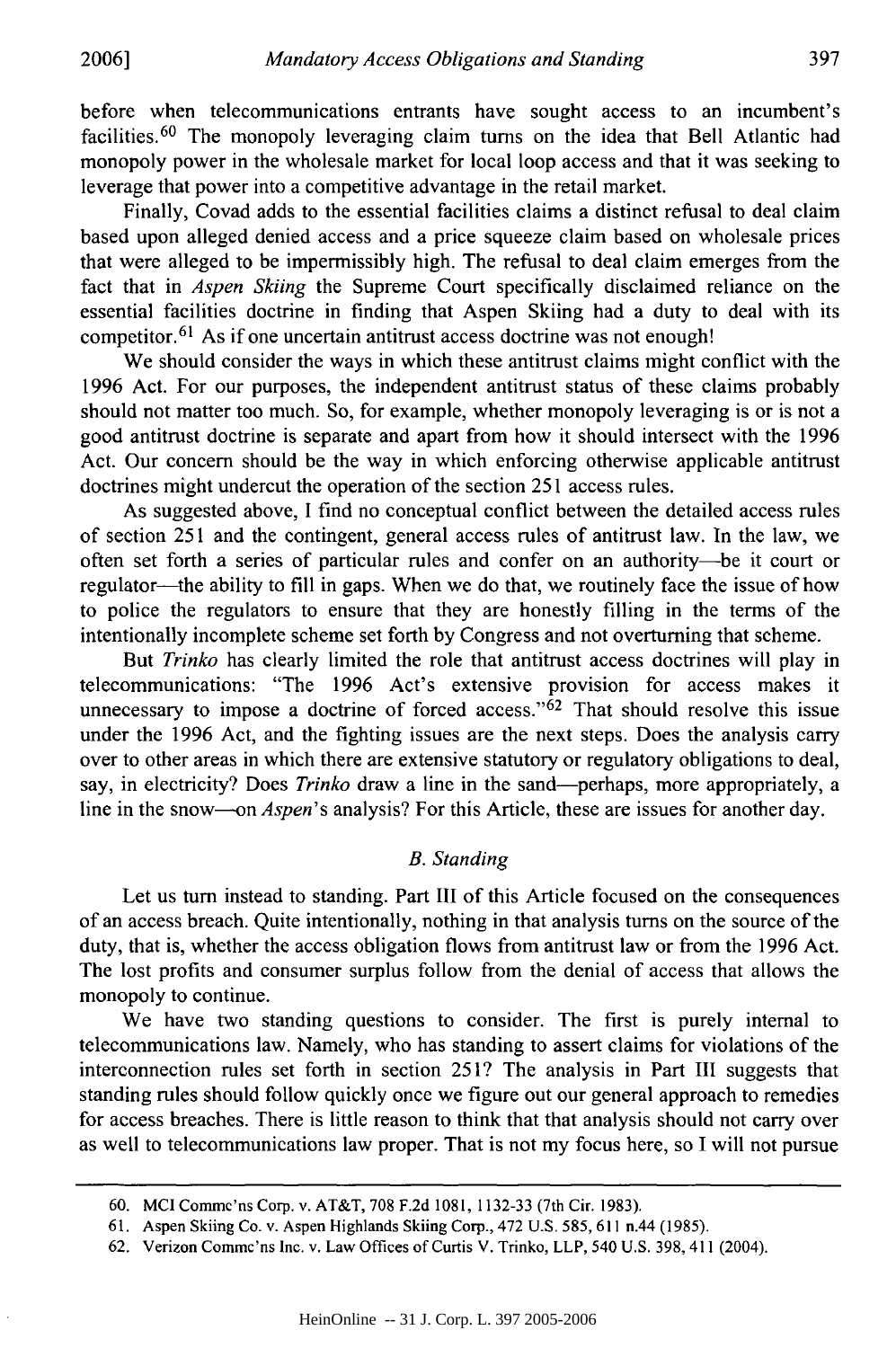it, especially since the appellate court opinion in *Trinko* made clear that the statutory and doctrinal issues are not simple.

So let us turn instead to the antitrust standing rule set forth in *Illinois Brick.* That case bars indirect purchasers from pursuing antitrust actions "up the chain," so that a consumer buying from a retailer who in turn had purchased from a manufacturer could not sue the manufacturer. *Illinois Brick* meshes with *Hanover Shoe*<sup>63</sup> in which the Supreme Court held that a defendant in an antitrust action could not bar a claim on the basis that the overcharged plaintiff had been able to "pass on" the overcharges to its customers and hence had suffered no damages from the antitrust violation.

The rule in *Illinois Brick* is typically defended as avoiding the risk of multiple liability. 64 At least within the stark confines of the model here, we do not face that problem. We can cleanly separate out the lost profits that a potential entrant will suffer from the reduction in consumer surplus inflicted on consumers who lose the benefit of competition between the incumbent and the entrant.

In *Trinko,* the Second Circuit noted that the interconnection cases present a different setting than that usually addressed by *Illinois Brick.* AT&T did purchase inputs from Bell Atlantic, but it was not "solely" a customer of Bell Atlantic. Instead, local loop access in hand, AT&T immediately competed with Bell Atlantic.<sup>65</sup> This sufficed, in the Second Circuit's view, to take *Trinko* outside of *Illinois Brick* so as to permit Trinko to satisfy the standard for antitrust standing. Again, in the Supreme Court, the majority opinion pushed the standing issue to one side to take on the direct question of substantive antitrust law. Justice Stevens, joined by Justices Souter and Thomas, addressed the standing question and concluded that Trinko lacked standing.

The conventional defense of *Illinois Brick* focuses on the expected behavior of the firm purchasing the input, which is then resold to consumers. The purchasing firm realizes that it is being overcharged-that each purchase brings with it treble damages which therefore effectively lowers the price of the input-and that competition among input purchasers pushes the benefits of the damages claim to consumers.<sup>66</sup> The success of this mechanism obviously depends on a fine sense of how antitrust works--"oh good, we have noticed that they are overcharging us, so go buy more and announce a sale price for our customers"-but there is a more basic point as we try to carry this analysis to the interconnection access rules.

This vision of *Illinois Brick* assumes ready access to the input. The whole point of the 1996 Act's interconnection rules is that entrants have a hard time obtaining access. In the extreme case, the denial of access is total and no damages are passed to consumers who buy from the entrant because there is no entrant and there are no sales by the entrant. In the less extreme case, the denial of access is at least partial. Moreover, in the situation addressed by the 1996 Act, competition is minimal, so there may be no pressure to pass on damages to customers, plus it is uncertain whether the entrant can actually assert antitrust damages at all. Put slightly differently, this is not an overcharge situation. To the extent that the entrant is able to get access, the price of access will be set pursuant to the

398

<sup>63.</sup> Hanover Shoe Co. v. United Shoe Mach. Corp., 392 U.S. 481 (1968).

<sup>64.</sup> *See* Landes & Posner, *supra* note 59.

<sup>65.</sup> Law Offices of Curtis V. Trinko, LLP v. Bell Ad. Corp., 305 F.3d 89, 106 (2d Cir. 2002).

<sup>66.</sup> *See* Landes & Posner, *supra* note 59, at 605-06.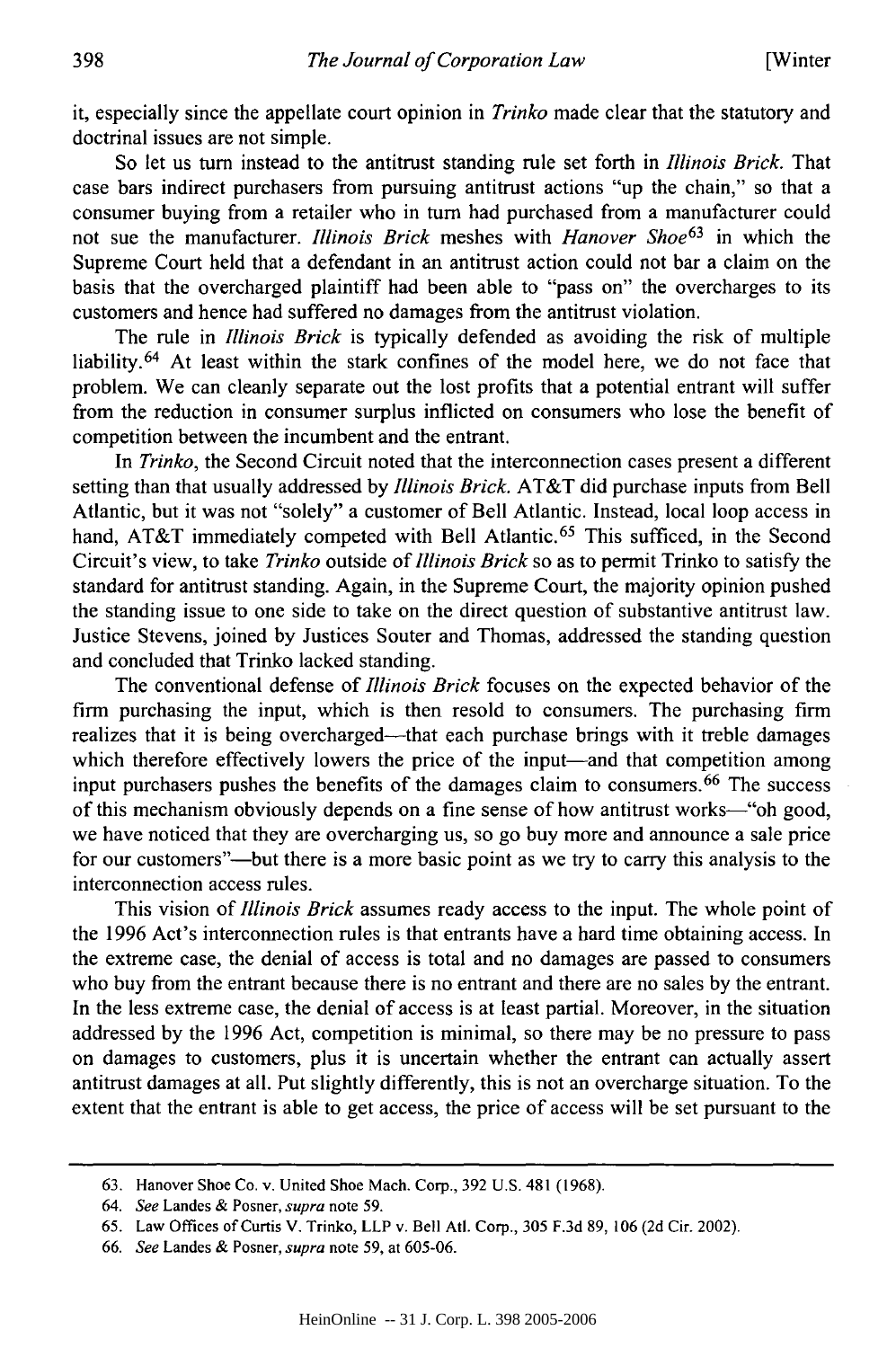pricing rules of section 252 as implemented by state public utility commissions. And that price may very well be protected from inquiry under the filed-rate doctrine.

We should step back to see how well this analysis meshes with Supreme Court doctrine, especially as seen in the Court's last extended look at *Illinois Brick,* which came in *Kansas v. Utilicorp United, Inc.<sup>67</sup>*In that case, the Court declined to carve out an exception to the general rule in *Illinois Brick* for regulated industries. Kansas and Missouri sought to assert *parens patriae* claims on behalf of residential consumers who bought natural gas from regulated public utilities. The states argued that the utilities passed through one hundred percent of their costs, and hence, if natural gas producers had overcharged the utilities, consumers should recover.

The states also argued that the harms to the utilities and the consumers were separable, and therefore there was no risk of multiple recoveries. The Court declined to consider that point, believing that the additional litigation burdens of allowing more parties dwarfed any possible benefit of doing so.<sup>68</sup> That was especially true, in the Court's view, as the new litigants who would be added under the proposed exceptionconsumers-lacked expertise and experience. <sup>69</sup>

Finally, the Court saw a substantial burden in embracing a case-by-case, industryby-industry inquiry into whether *Illinois Brick* would apply. The core point of *Illinois Brick* was to simplify already complex antitrust litigation. Any exception to the rule would require a substantial inquiry as to whether the exception had been met or not, and that would increase the burden on the courts and on litigants.

I am not sure that there is a particularly good response to that. There might be much to be said in favor of a "balanced budget" approach to doctrinal wrinkles: So you want to add an exception to *Illinois Brick?* That will increase burdens on courts and litigants, so what other doctrine are you willing to give up to pay for the new wrinkle? It is folly to think that we can continually add doctrinal refinements and not suffer any cost-either direct litigation costs or error costs—from the increased complexity. That is the Court's essential message in *Utilicorp United,* and I am hard-pressed to believe that the Court is wrong.

It may be too slick a response to say that we can avoid that here by treating the issue in *Trinko* as being about telecommunications standing. The idea would be to leave *Illinois Brick* alone in antitrust, but when we approach the question of standing proper in telecommunications, ignore the underlying message of the *Illinois Brick* cases and allow both entrant and consumers to sue. It is perhaps fair to say that the Court's concern in *Utilicorp United* was the classification burden of a case-by-case *Illinois Brick.* If Congress chooses to create that classification for the courts-as it could through clear standing rules in telecommunications regarding entrants and consumers—the case-bycase burden would be avoided. 70

<sup>67.</sup> Kansas v. Utilicorp United, Inc., 497 U.S. 199 (1990).

<sup>68.</sup> *Id.* at 213.

<sup>69.</sup> *Id.* at 215.

<sup>70.</sup> Again, I have not considered here whether Congress has actually done this in the 1996 Act itself on the question of standing to assert breach of the access duties of the Act.